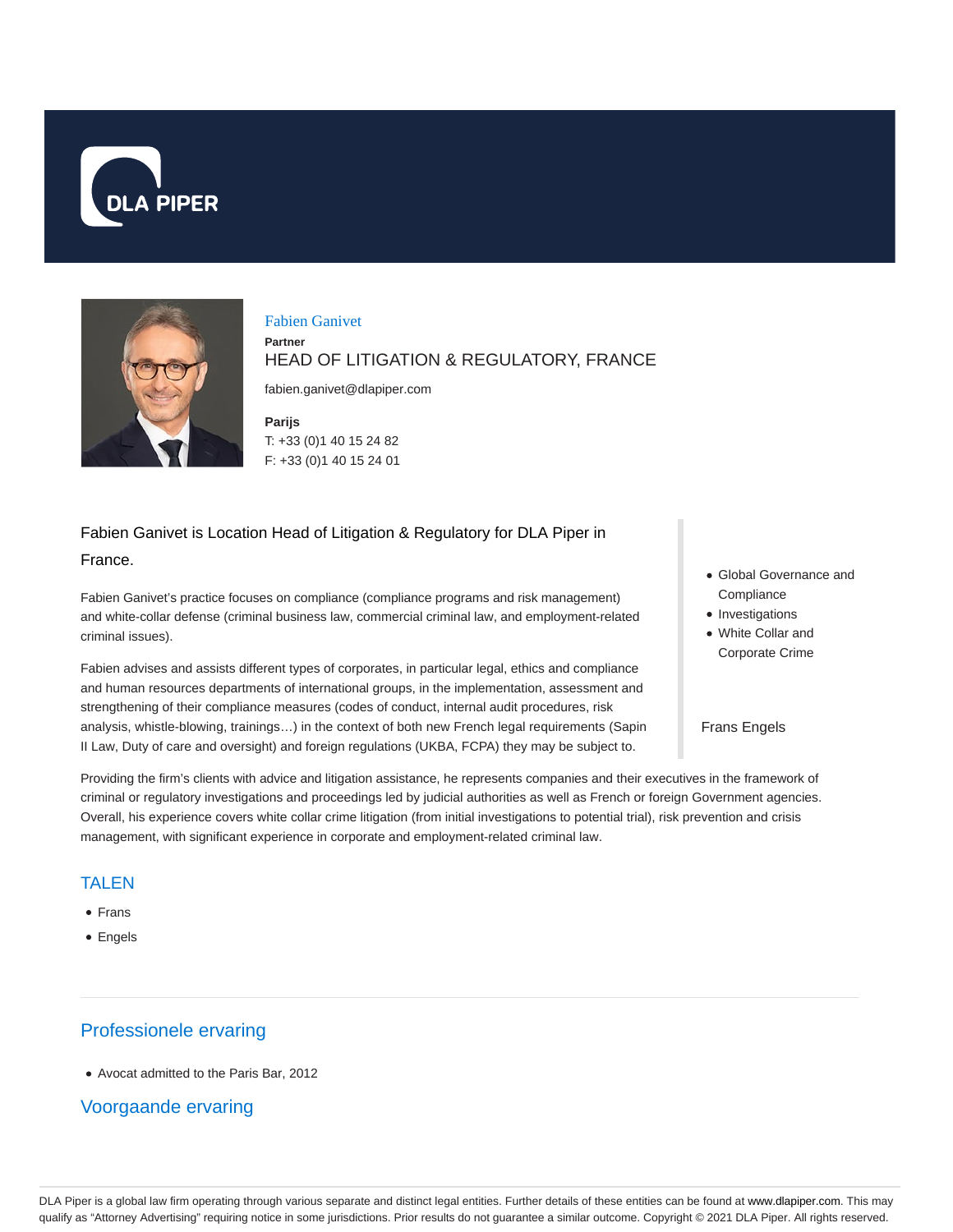Fabien started his career in the French Judiciary (Deputy Public Prosecutor in Paris and Nanterre) before assuming several responsibilities for the French State (Advisor to the President of the National Assembly, Legal Affairs Advisor to the Minister of Homeland Security and to the Minister of Defense). Having joined the private sector, he has worked within a French and an American law firms, as well as within a group ethics and compliance department of a leading global energy company. In parallel, Fabien has had different teaching activities, in particular at Sciences-Po.

# **Erkenning**

- Chambers Europe Up and Coming Corporate Compliance & Investigations 2021 and 2022
- Acritas Star ™ Lawyer Litigation and Regulatory 2020
- . "Fabien Ganivet has outstanding professional skills and, as a previous prosecutor, he is very thorough and efficient." Legal 500, 2020

## **Opleiding**

- French National School for the Judiciary (E.N.M.), Top of class, 2001
- University of Paris I (Panthéon-Sorbonne), D.E.A. (Postgraduate degree), Law
- Graduate of the Paris Institute of Political Sciences (Sciences-Po), Public Service section
- Harvard University (Massachusetts, USA), Harvard Summer School

#### ACHTERGROND

### **Publicaties**

**France strengthens its whistleblowing regime: Focus on 3 key changes**

30 June 2022

The law not only transposes the EU whistleblowing directive into French law, strengthening the country's previous regime, but actually goes beyond the directive's requirements.

**France - Global bribery offenses guide**

11 January 2022

**Four years of the Sapin II Law: Lessons learned and what's to come**

5 October 2021

On the fourth anniversary of this ground-breaking anti-corruption law, a look at likely coming developments in France's regulatory environment.

- Video: "Compliance et démocratie, Business Légal Forum", 14 October 2021
- Video: "10èmes Dialogues de l'Inclusion et de la RSE", May 2021
- Blog post: "Publication des nouvelles recommandations de l'Agence française anticorruption", DLA Piper Insights, January 2021
- Article: Revirement de jurisprudence en matière de responsabilité pénale des personnes morales dans le contexte d'une fusionabsorption (s. Cass. crim., 25 novembre 2020, n° 18-86.955) (LJA), Les Echos Executives, Fusions & Acquisitions Magazine, March 2021

DLA Piper is a global law firm operating through various separate and distinct legal entities. Further details of these entities can be found at www.dlapiper.com. This may qualify as "Attorney Advertising" requiring notice in some jurisdictions. Prior results do not guarantee a similar outcome. Copyright © 2021 DLA Piper. All rights reserved.